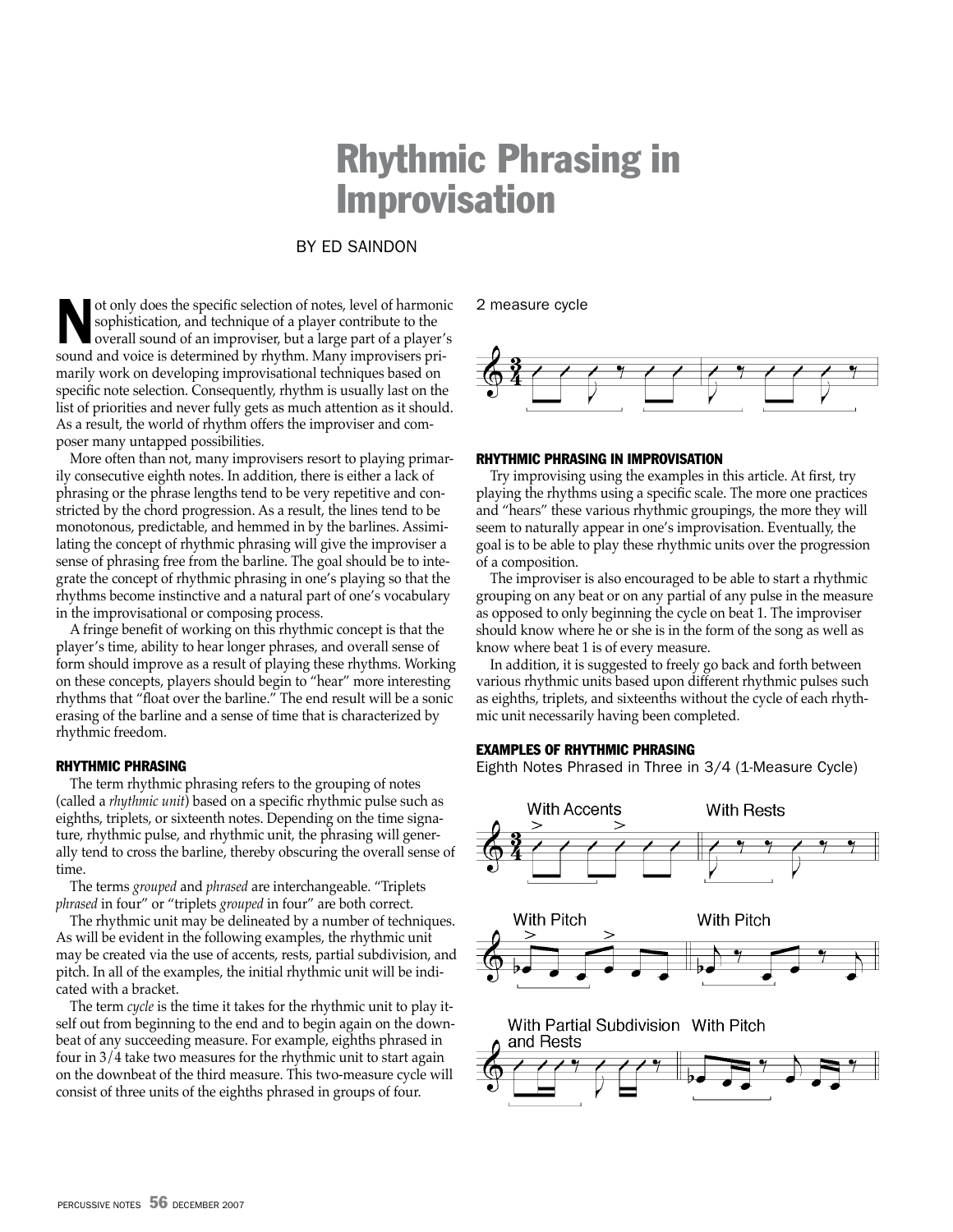Eighth Notes Phrased in Three in 4/4 (3-Measure Cycle)

Sixteenth Notes Phrased in Five in 4/4 (5-Measure Cycle)





Triplets Phrased in Four in 3/4 (4-Measure Cycle)









Quarter-Note Triplets Phrased in Five in 4/4 (5-Measure Cycle)





Triplets Phrased in Five in 4/4 (5-Measure Cycle)